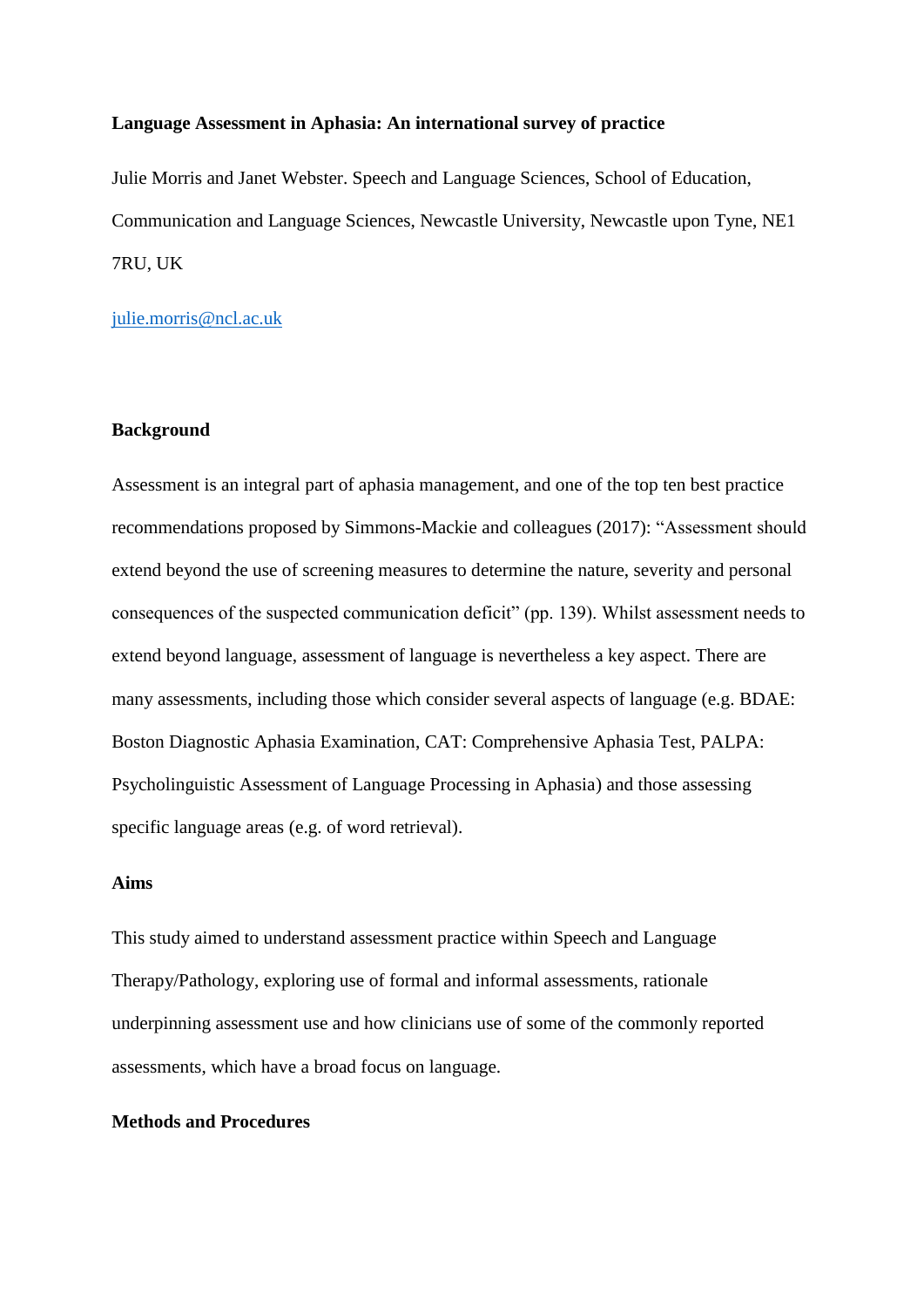This study used an online survey to explore assessment, with the link to the survey distributed via professional organisations, including international aphasia organisations and academic networks. Respondents were anonymous, with data collected about the setting, geographical location and experience, followed by a detailed set of questions about assessment practice. Questions included closed questions, some with options or ratings provided and also the opportunity to provide more qualitative information. In addition to generic questions about assessment, respondents were asked to consider the role of three of the major tests in more detail (BDAE, CAT and PALPA).

#### **Outcomes and Results**

243 individuals completed the survey although not everyone answered each question. Respondents were predominantly clinicians working across acute, inpatient, outpatient and/or private settings (88%) and a small number of researchers. Respondents were from a range of countries, including UK (n=166), Australia (54), Ireland (21) and also including Finland, Germany, USA Singapore, and Jersey. People had a range of years of experience with aphasia, but were predominantly more experienced (5+ years of experience with aphasia). People reported using both formal and informal assessments; 65% sometimes, and 34% always. When this was further explored, as is shown in Figure 1, the majority felt a combination of formal and informal assessment provided the best information. People did not express a preference for one assessment type.

# *Figure 1 about here*

Asked in detail about the three major assessments, value was placed on their contribution (particularly CAT and PALPA) to diagnosis, goal setting and treatment planning and evaluating outcome. Less value was placed on their role in determining prognosis.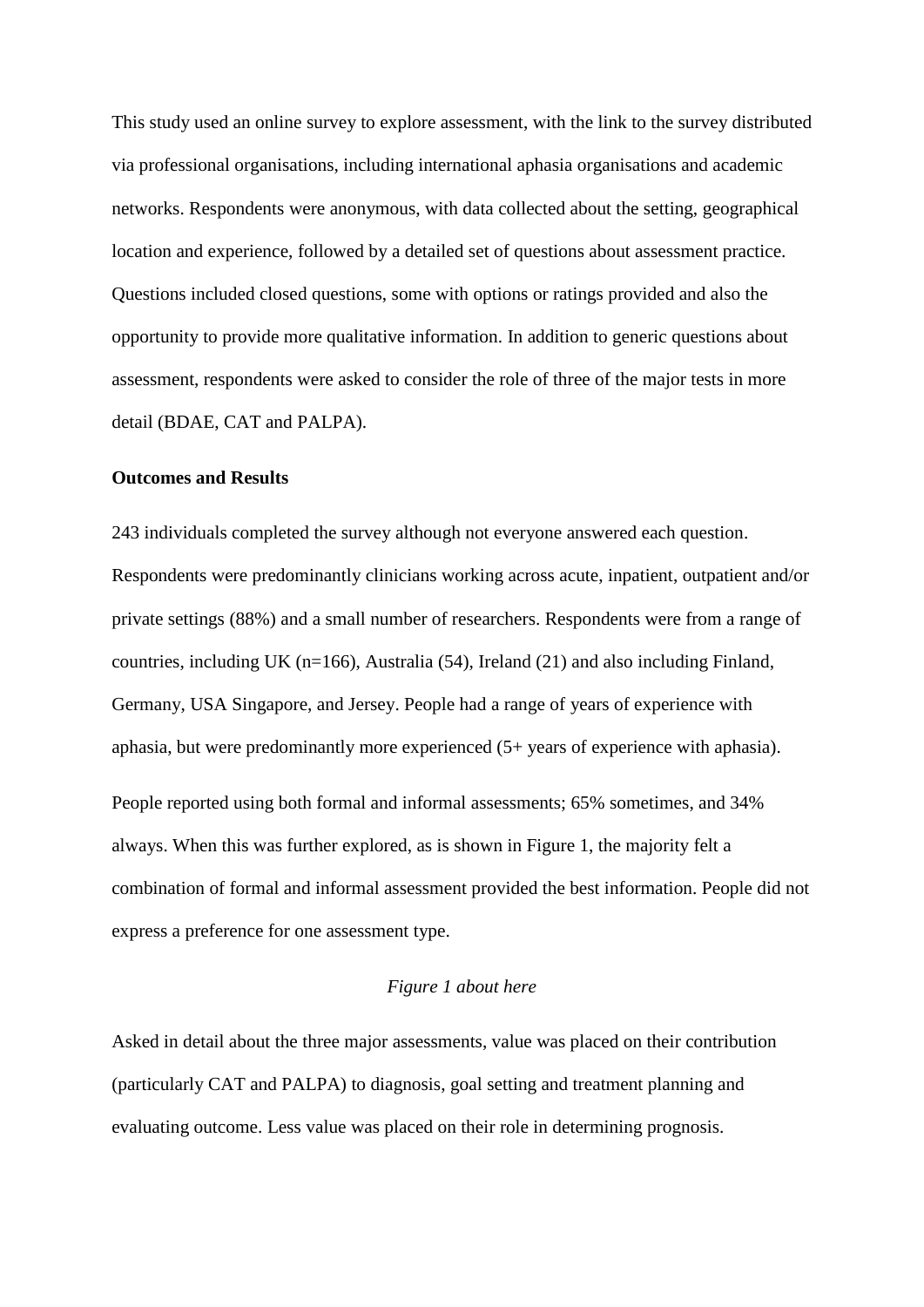Within open comments, several responders discussed the need for flexibility, particularly when working in the acute setting. Some respondents also commented on the need for assessments which were appropriate for people with severe aphasia. However, there were several comments expressing a preference for informal assessment and also comments about a restricted range of assessments being available, and about time pressures restricting the assessment carried out.

## **Conclusions**

It is crucial to understand current assessment practice in aphasia. This survey demonstrates a range of language assessment practice, across settings and countries, with clinicians selecting both formal and informal assessments and using them to inform management in different ways. Qualitative comments reinforce that clinicians are using assessments selectively, often according to constraints of setting and/or time, perceived value of assessment but also importantly the clients' needs.

It is important we continue to explore assessment practice, considering the purpose of assessment and what tool(s) are best suited to the purpose. As Frith et al (2014) discuss, given the variation in practice, there is a need to further enhance understanding to ensure best practice in assessment.

## **References**

Frith, M., Togher, L., Ferguson, A., Levick, W., & Docking, K. (2014). Assessment practices of speech-language pathologists for cognitive communication disorders following traumatic brain injury in adults: An international survey. *Brain Injury, 28*(13-14), 1657-1666. doi:10.3109/02699052.2014.947619